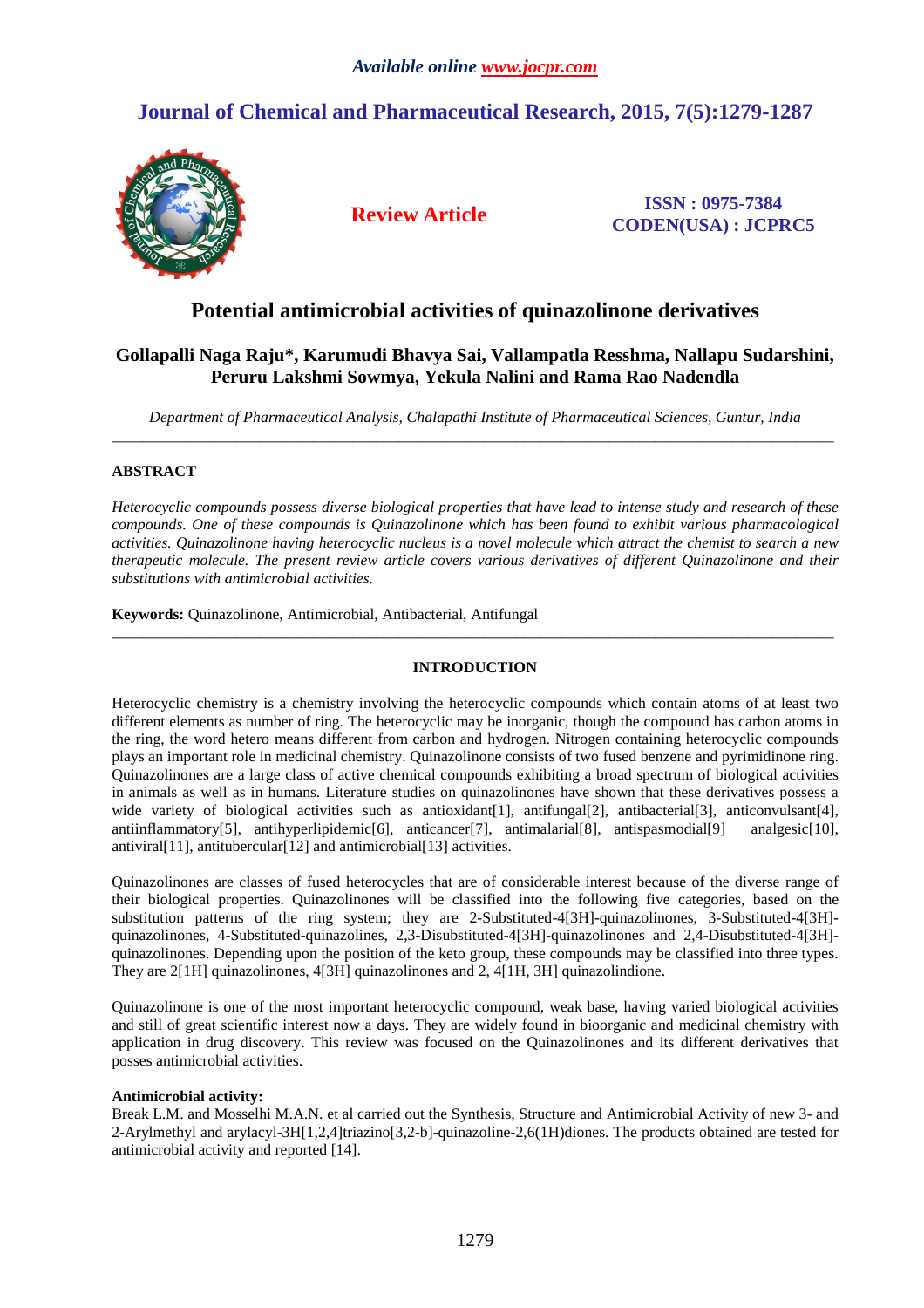

A novel series of 4, 6-substituted quinazoline derivatives have been synthesized by Sucheta et al. All the derivatives are screened for anti-microbial activity. Promising compounds which showed activity have been identified [15].



A.A. Abdalha et al are carried out the study of Antimicrobial Susceptibility of Certain Fungal and Bacterial Strains to Dodecanamide and Quinazolinone Derivatives. The results revealed that majority of the synthesized compounds showed varying degrees of inhibition against the tested microorganisms [16].



Ahmed A. H. Al-Amiery et al, Synthesized some of the Novel quinazolinone derivatives. All synthesized compounds were tested *in-vitro* against a number of microorganisms (*Staphylococcus aurous, E.coli, Proteus vulgaris, Pseudomonas, and Klebsiella*) and two fungal *Aspergillus niger* and *Candida albicans* in order to assess their antimicrobial properties [17].



Kunwar Pratap Singh et al Synthesized 1, 2 Di-Substituted Quinazolinone Derivatives. These compounds are also screened for biological activity like anti-microbial activity using standard disk method by measuring inhibition of zone. Ceftriaxone was used as standard drug. The synthesized compound was shown to good anti-microbial activity as compared with standard [18].



 $R = H$ , CH<sub>3</sub>, NO<sub>2</sub>, NH<sub>2</sub>, OH, OCH<sub>3</sub>, Cl, Br

A series of 7-chloro-2-(3-chloropropyl)-3-[(substitutedbenzylidene) amino]quinazolin-4-(3*H*)- ones carrying different aromatic moieties were prepared and tested for their activity against certain strains of Gram negative bacteria, Gram positive bacteria and pathogenic Fungi by Snehal Lokhandwala et al. The results revealed that some of synthesized compounds displayed marked activity against some of the tested microorganisms [19].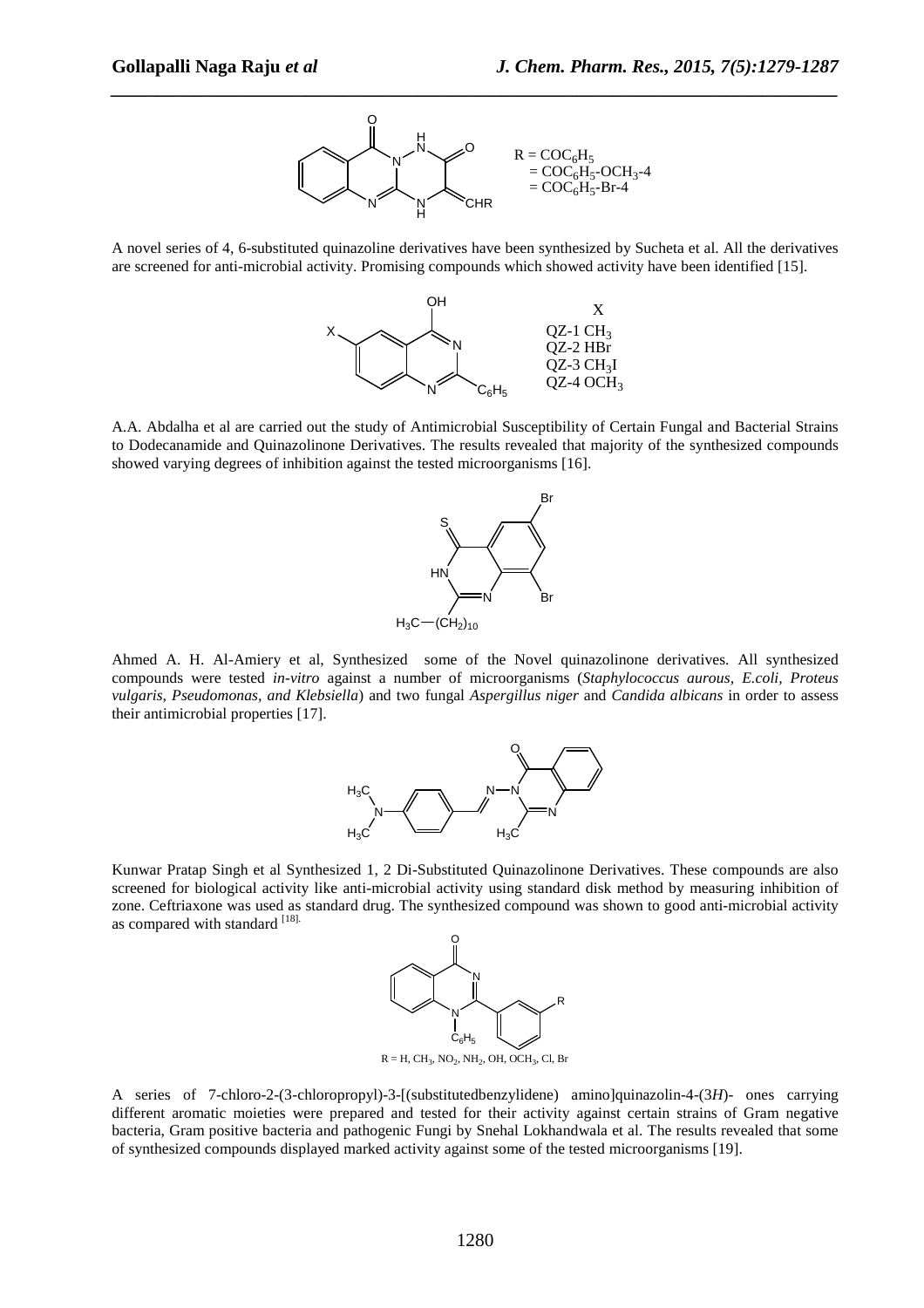

Karumanchi Anupama Devi et al synthesized some of the Quinazolinones Derivatives. Newly synthesized compounds were screened for antibacterial activity against gram positive bacteria Bacillus subtilis, Staphylococcus aureus, Streptococcus pneumonia and gram negative bacteria Escherichia coli, Proteus vulgaris, Klebsiella pneumoniae, Pseudomonas aeruginosa and four fungus Aspergillus niger, Aspergillus flavus, Candida albicans and Fusarium oxysporium by using disc diffusion method at 10 µg/disc. Solutions of Ciprofloxacin and Fluconazole were used as standard antibacterial and antifungal drugs respectively [20].



Some of the Novel Quinazolinone Derivatives were synthesized by the Ratnakar Singh et al. These compounds were also screened for various biological activities like anti-microbial activity by standard methods. The synthesized compounds have shown moderate to good anti-microbial activity and some synthesized compound has shown significant as compared with standard [21].



Some of the 3-substituted [(phenyl) methylidene] amino}ethyl)amino]quinoxalin-2(1H)-one have been synthesized by the Ratnadeep V. Ghadage et al. All the final derivatives were evaluated for antimicrobial activity *in-vitro* by using Disc diffusion method. It was found that all the selected compounds exhibit wide antimicrobial activity and that compound IIId had a broad spectrum of activity [22].



Yellajyosula Lakshmi Narasimha Murthy et al synthesized the 2,3-Diphenyl Quinoxaline 1,4-di-*N*-oxide Derivatives and investigate the antimicrobial activities. The study would be a fruitful matrix for the development of 2,3 diphenyl quinoxaline 1,4-di-*N*-Oxide derivatives for further biological evaluation [23].



A.U. Kale et al synthesized some of the 2, 3-Disubstituted Quinazoline-4(3h)-Ones. These compounds were tested for *in-vitro* antibacterial activity against *Escherichia coli, Staphylococcus aureus* and antifungal activity against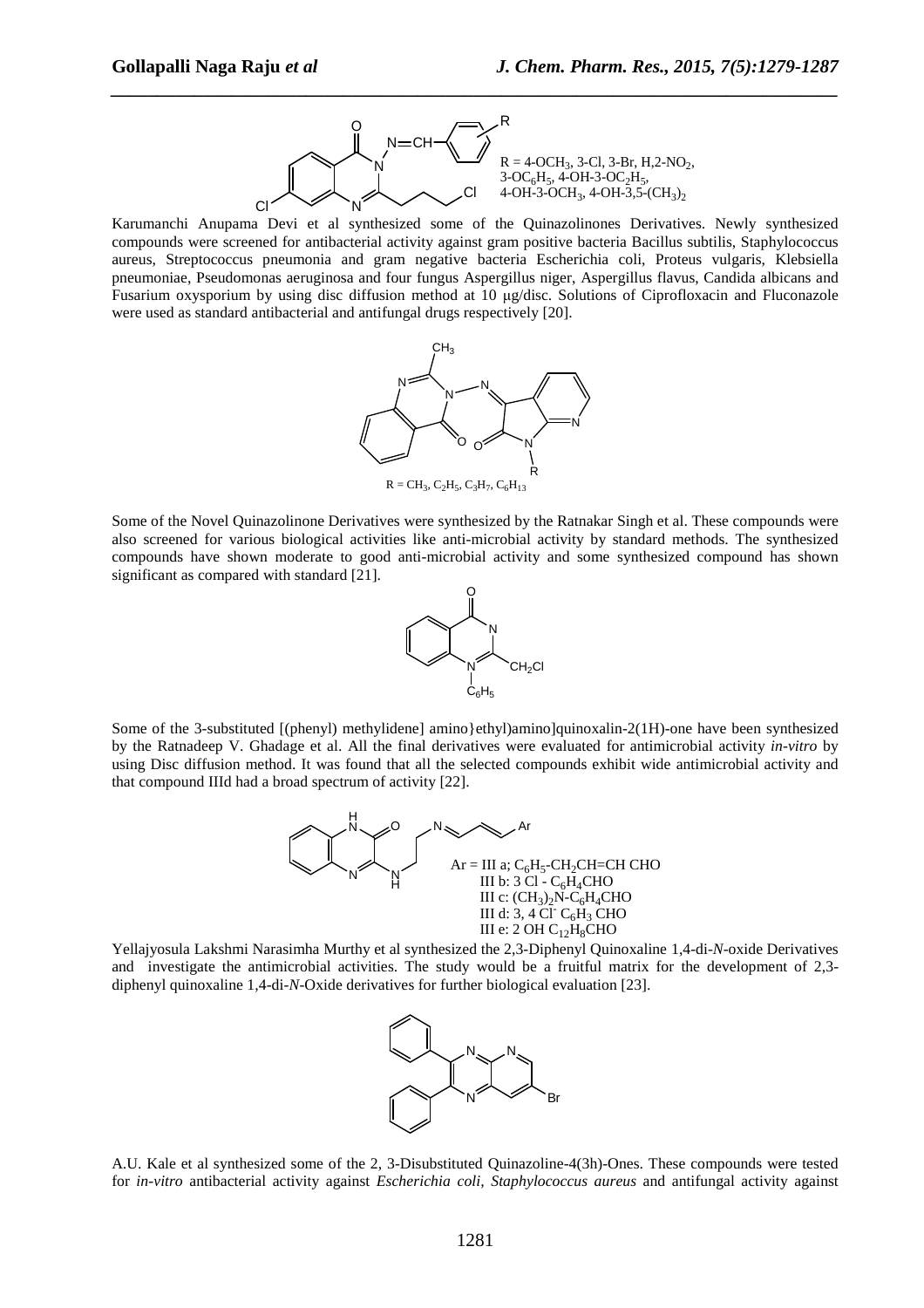.

*Aspergillus niger*, *Candida albicans* by standard methods. These synthesized compounds have been shown moderate to good antibacterial as well as antifungal activity when compared with standard [24].

*\_\_\_\_\_\_\_\_\_\_\_\_\_\_\_\_\_\_\_\_\_\_\_\_\_\_\_\_\_\_\_\_\_\_\_\_\_\_\_\_\_\_\_\_\_\_\_\_\_\_\_\_\_\_\_\_\_\_\_\_\_\_\_\_\_\_\_\_\_\_\_\_\_\_\_\_\_\_*



A series of new Schiff Bases Containing 4(3H)-Quinazolinone Ring System were prepared by Hosakere. D. Revanasiddappa et al. The compounds were also evaluated for their antimicrobial, anthelmintic and antioxidant activities. The results suggest that the compounds possess broad spectrum of *in vitro* antimicrobial activity. An anthelmintic result reveals that the compound 3c is potentially active against earth worms. Antioxidant results obtained in the present study indicate that few of the synthesized compounds show moderate to better scavenging activity [25].



A series of ten novel derivatives of 3-substituted-2-thioxoquinazolin-4(3H)-ones have been synthesized by A. Rajasekaran et al. The synthesized compounds were subjected to antimicrobial screening by cup plate method and broth dilution method. The newly synthesized compounds were screened for their anticonvulsant activity by the Maximal Electroshock (MES) induced seizures method, wherein electroshocks were applied via corneal electrodes using phenytoin as a reference drug[26]



Quinazolinone derivatives were synthesized by Deepti Kohli et al. All the newly synthesized quinazolinone derivatives were evaluated for their antibacterial activity by cup plate method by measuring inhibition zone. Ampicillin was used as standard drug[27].



Suba Geetha A. et al synthesized the some of the 1-Benzoyl-6- Hydroxy-3,4 Dihydro Quinazoline Derivatives. The entire synthesized compounds have been evaluated for their antimicrobial activity [28].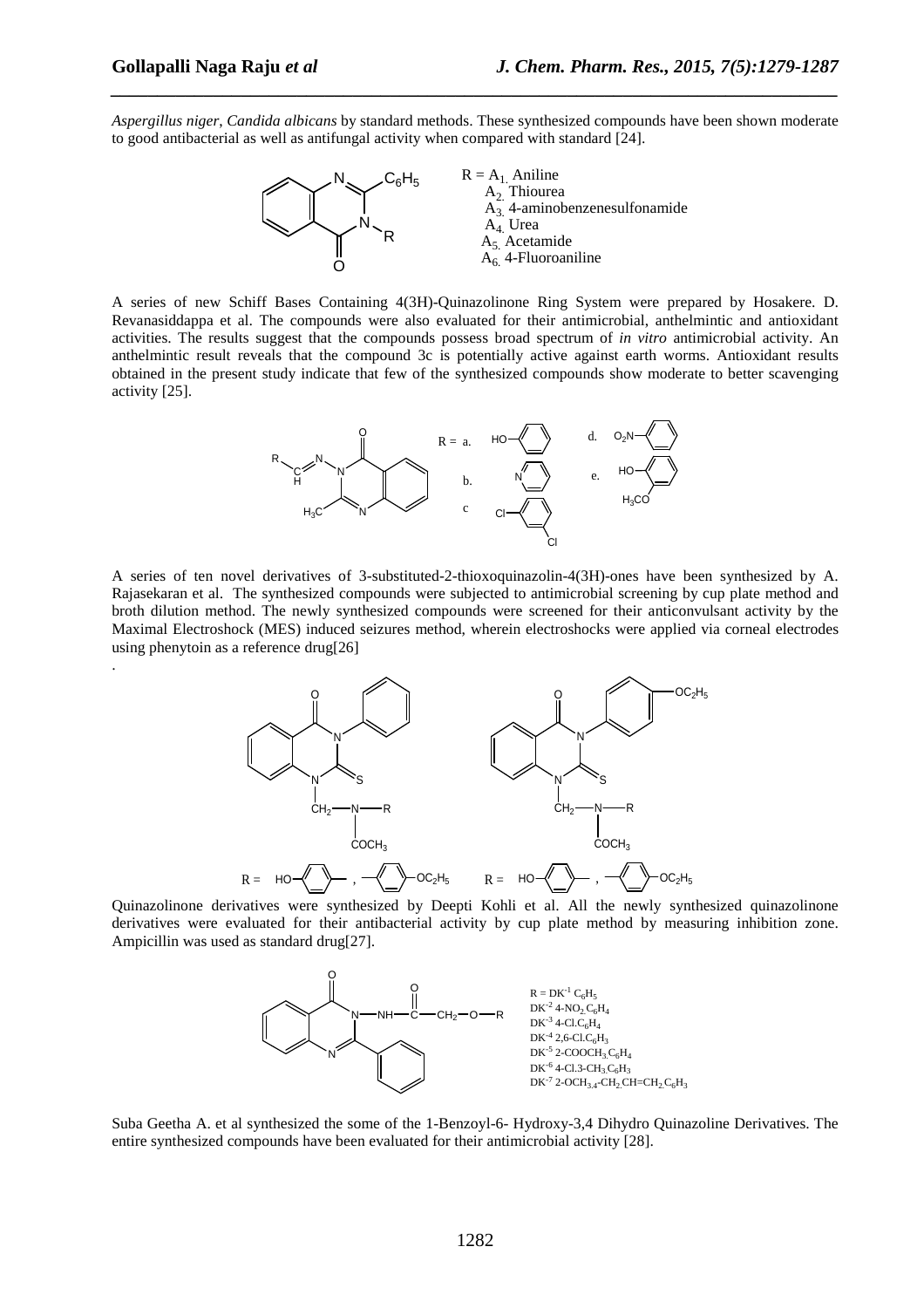

Maninder Minu et al carried out the study of QSAR modeling on Quinazolinonyl Pyrazolines and Quinazolinoyl Isoxazolines as Anticonvulsant Agents. This study was performed on compounds having quinazolinonyl ring substituted at position 3 with pyrazoline and isoxazoline moieties to find out the structural requirements for anticonvulsant activity [29].



Manish Chaudhari et al synthsized some of the Novel Quinazoline Derivatives and screened for the Anticancer and Anti-Microbial activities [30].



Mona A. Mohamed et al carried out the Biological Evaluation and Molecular Docking of Substituted Quinazolinones. Quinazolinone derivatives possess anti-bacterial activities, especially against the Gram positive strains, and anti-fungal strains through their interaction with the cell wall and DNA structures [31].



Some new 2,3-disubstituted4(3H)-quinazolinone derivatives were synthesized by G.A. Khodarahmi et al. The *in vitro* antibacterial and antifungal tests of new synthesized compounds were performed using MABA method against six strains of bacteria (three Gram positive and three Gram-negative) and three strains of fungi. Cytotoxic activity of the compounds was screened at 1, 10 and 100 µM concentrations against HeLa cells using the MTT colorimetric assay [32].

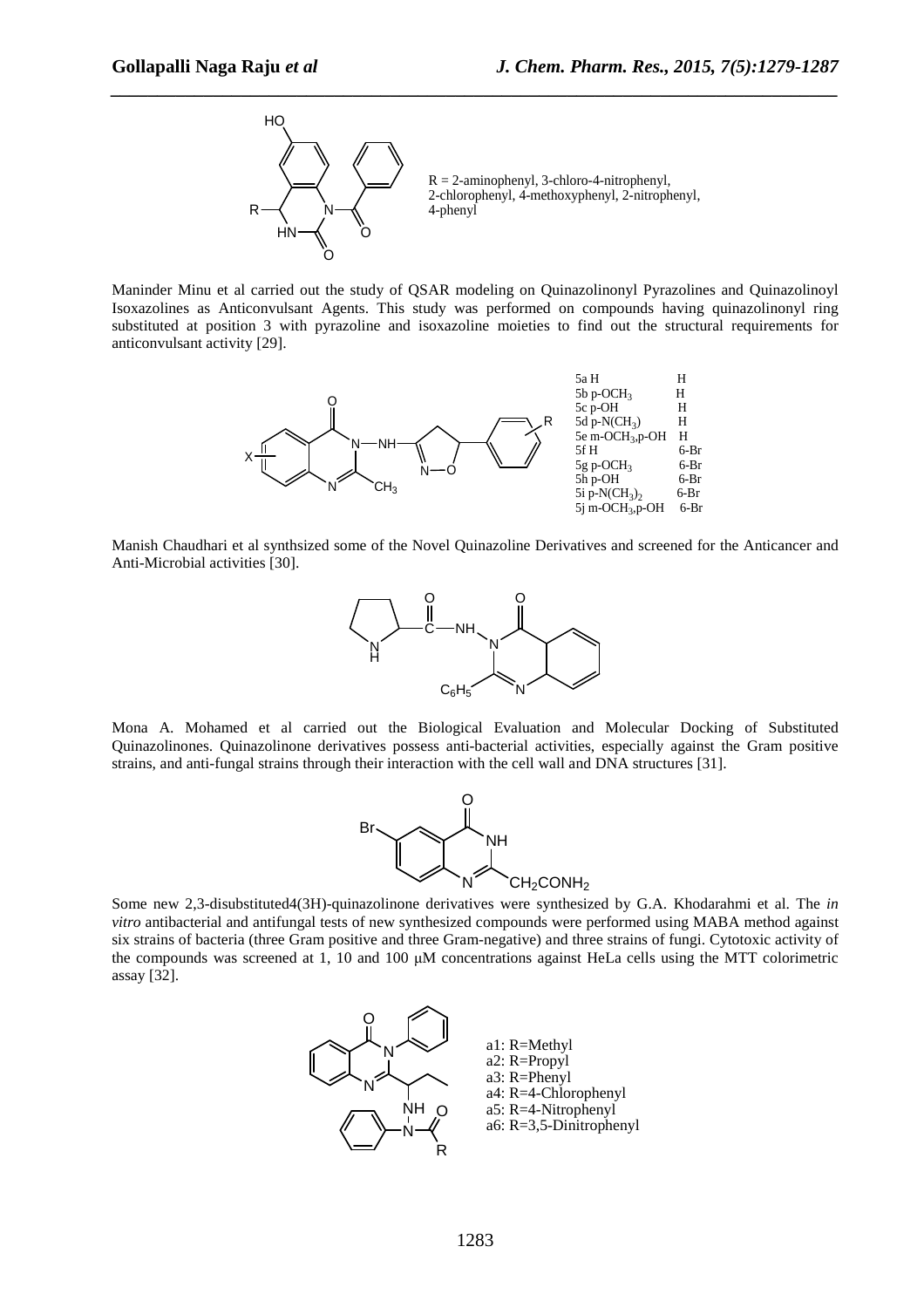Chavan B. B. et al synthesized some of the New 4, 6- Disubstituted Quinazoline Derivatives. These derivatives have been a subject of extensive pharmacological evaluation, as well as, toxicological studies for antimicrobial and antifungal activities[33].

*\_\_\_\_\_\_\_\_\_\_\_\_\_\_\_\_\_\_\_\_\_\_\_\_\_\_\_\_\_\_\_\_\_\_\_\_\_\_\_\_\_\_\_\_\_\_\_\_\_\_\_\_\_\_\_\_\_\_\_\_\_\_\_\_\_\_\_\_\_\_\_\_\_\_\_\_\_\_*



Pushplata Saxena et al synthesized Some of the Novel 2-(2–hydroxy 5- (substitutedphenyldiazyl) -N-[(4-oxo -2 phenylquinazoline 3(*4H)–*yl)]-4-oxo 1,3 thiazolidine-1-carbothioamide. The antimicrobial activities of the synthesized compounds were evaluated by screening on different human pathogens using the disc diffusion assay [34].



 $R = -H$ , m  $-NO_2$ , p  $-NO_2$ , m  $- OCH_3$ , p  $- OCH_3$ , p  $- Cl$ 

Some new biological active 6-bromo-3-({5[3, 4-substituted) diazenyl]-2-hydroxybenzylidene} amino-2 benzylquinazoline-4(3H)-one were synthesized by Tiwari et al. The compounds have been evaluated for their *invitro* antimicrobial activity against different human pathogens using disc diffusion assay [35].



Two series of 2–(4–cyanophenyl amino)–4–quinoline (quinazoline)–4–yloxy–6–piperazinyl (piperidinyl)–1,3,5– triazines were Synthesized by Kishor H. Chikhalia et al to investigate their antimicrobial and antitubercular action [36].



Synthesized novel quinoxaline derivatives, evaluated their antimicrobial activity against various bacterial strains by Rahul Ingle et al. It was found that quinoxaline derivatives of on suitable concentrations have pronounced effect as compared to antibiotic as a reference standard (Azithromycin) present in the market against both the gram positive and gram negative bacteria [37].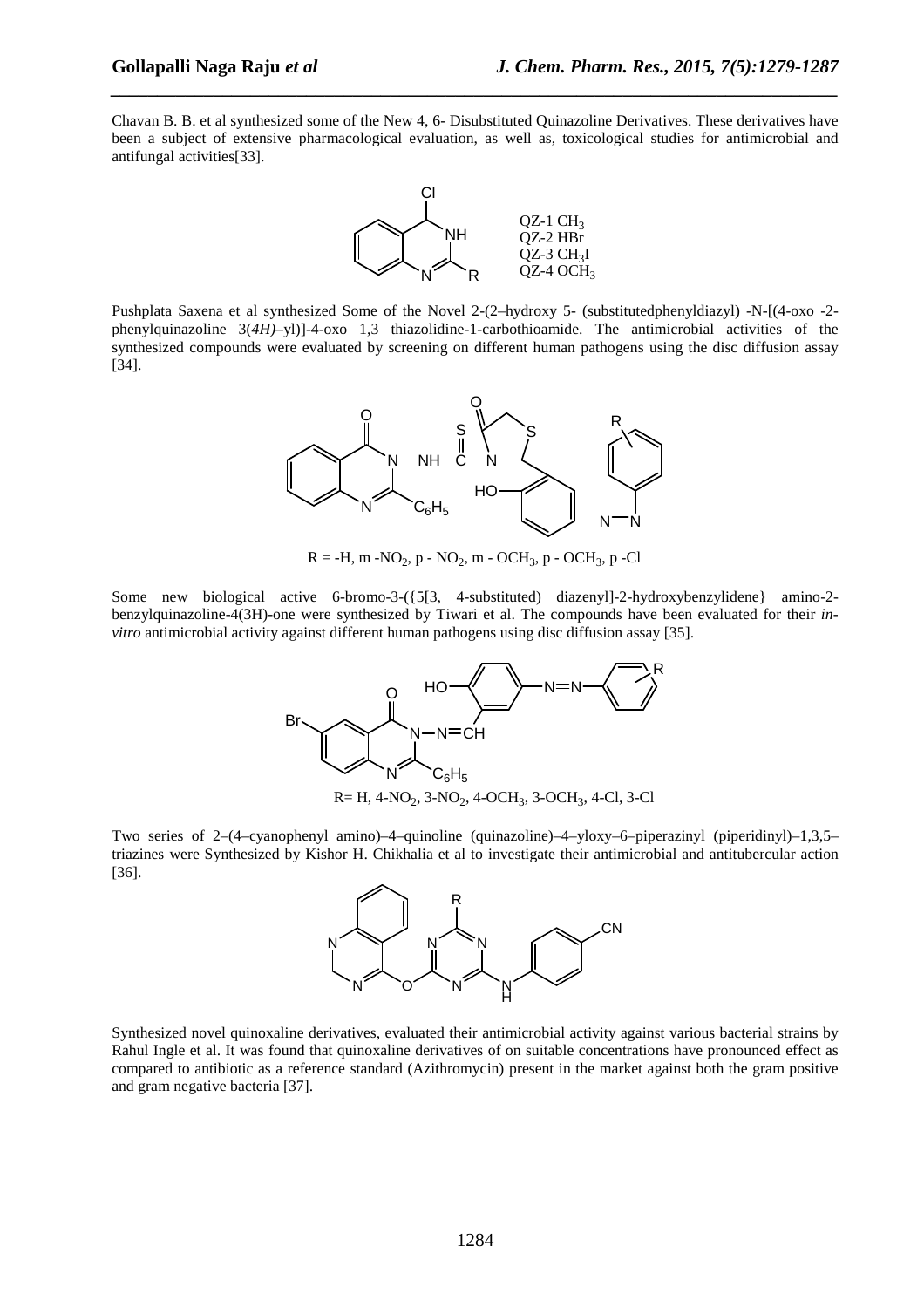

Compound named 2-hydroxy-5-(6-iodo-2-methyl-4-oxoquinazolin-3(4H)-yl) benzoic acid was synthesized by Sachin Chaudhary et al. The newly synthesized cyclopeptide was screened for its antibacterial, antifungal and anthelmintic activities against pathogenic microbes and earthworm species [38].



A series of novel derivatives of 2,3-disubstituted quinazolin4(3H)-ones have been synthesized by Firyal Weli Asker et al. These synthesized compounds were evaluated for their antimicrobial activity. The results showed that some of these derivatives have good antimicrobial activities when compared with standard antibiotic [39].



A series of synthons consisting of a heterocyclic core flanked by two basic functionalities isatin and quinazolin-4- (3H)-one were synthesized by Ilango K et al and screened for *in-vitro* antimicrobial activity. Significant antimicrobial activities were observed for some members of the series [40].



Some New Quinazolin-4(3H)-One derivative was prepared by Nadia Adil Salih. The antibacterial activity of all of the synthesized compounds was also reported. All synthesized compounds have been found to be active against both Gram-positive and Gram-negative bacteria [41].



 $R=NH_2$ ; R=CH<sub>3</sub>; R=Ph; R=H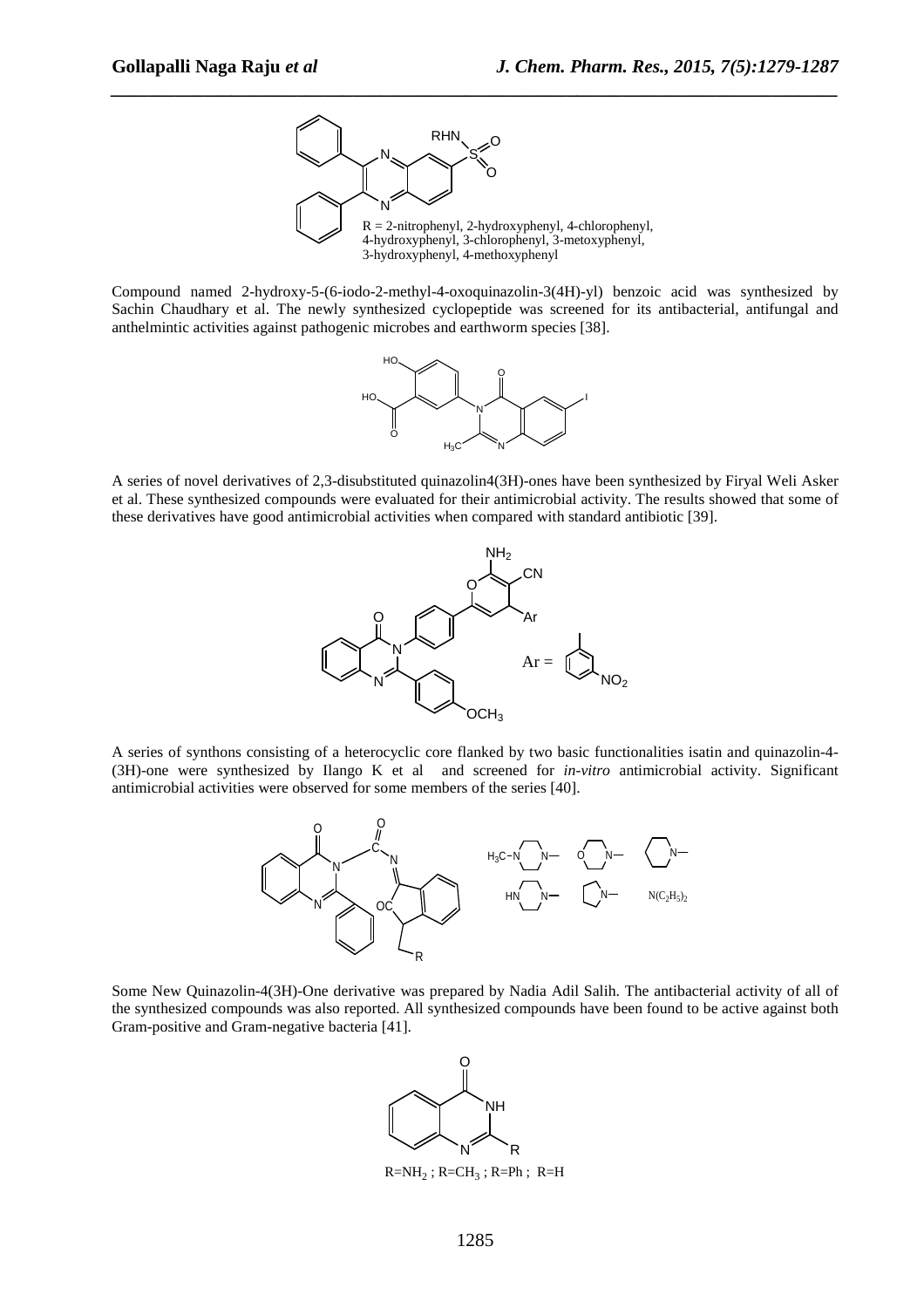Quinazoline-4(3H)-one Derivatives were synthesized by K. Vijayakumar et al. Then antimicrobial and anti-HIV1 activities of the compounds were tested *in-vitro*. It was found that compounds possessed a wide range of anti microbial and anti-HIV1 activity [42].

*\_\_\_\_\_\_\_\_\_\_\_\_\_\_\_\_\_\_\_\_\_\_\_\_\_\_\_\_\_\_\_\_\_\_\_\_\_\_\_\_\_\_\_\_\_\_\_\_\_\_\_\_\_\_\_\_\_\_\_\_\_\_\_\_\_\_\_\_\_\_\_\_\_\_\_\_\_\_*



Tetrazolo[1,5-c]quinazoline-5-thione S-Derivatives have been synthesized by L. M. Antypenko et al. The substances were screened for antibacterial and antifungal activities. The substances were screened for their ability to inhibit 60 different human tumor cell lines [43].



2-Acetyl-1,3-diarylidene-2,3-dihydro-1H-pyrazino[2,1-b]quinazoline-4,6-dione derivatives were synthesized by the M. A. Zein. The prepared compounds also exhibited antimicrobial activity [44].



#### **CONCLUSION**

From the above literature review concluded that the Quinazolinones and their derivatives have shown a wide spectrum of biological activities. It is a versatile nucleus in the field of medicinal chemistry. Hence this unique molecule must serve as future therapeutic leads of developing various biological agents. The biological profiles of this new generation of Quinazolinones represent much progress with regard to the older compounds.

#### **Acknowledgement**

The authors are grateful to Department of Pharmaceutical Analysis, Chalapathi Institute of Pharmaceutical Sciences, Guntur for providing facilities to perform the review work.

#### **REFERENCES**

- [1] Venakata Ramana Reddy et al, *Int. J. Pharm. Sci. Rev. Res., 29(2),* **2014***; Article No. 01, Pages: 1-4.*
- [2] Ahmed Mahal et al, *World Journal of Organic Chemistry,* 2015*, Vol. 3, No. 1, 1-8.*
- [3] Nagaraju Gollapalli et al, *AJPAMC, 1(1),* 2013*, 48- 53.*
- [4] Mohamed F. Zayed, *Journal of Taibah University Medical Sciences (***2014***) 9(2), 104–109*.
- [5] D. Channe Gowda et al, *Bioorganic & Medicinal Chemistry Letters* 25 (**2015**) 1072–1077.
- [6] AMR Y Esmat et al, *Lipids in Health and Disease* **2005**, 4:22
- [7] Nema Rajesh Kumar et al, *Academic Journal of Cancer Research,* **2009**, 2 (2): 73-77.
- [8] Mohammed Hussen Bule et al, *IAJPR*, **2015**, Vol 5, Issue 02*.*
- [9] B. Zarranz et al, *Brazilian Journal of Pharmaceutical Sciences*, **2006**, vol. 42.
- [10]CH. Rajveer et al, *Int.J.Pharma and Bio Sci,* **2010***,Vol.1, Issue-3,2010.*
- [11]Ratnakar Singh et al, *IJPCBS* **2013**, 3(4), 1269-1275.